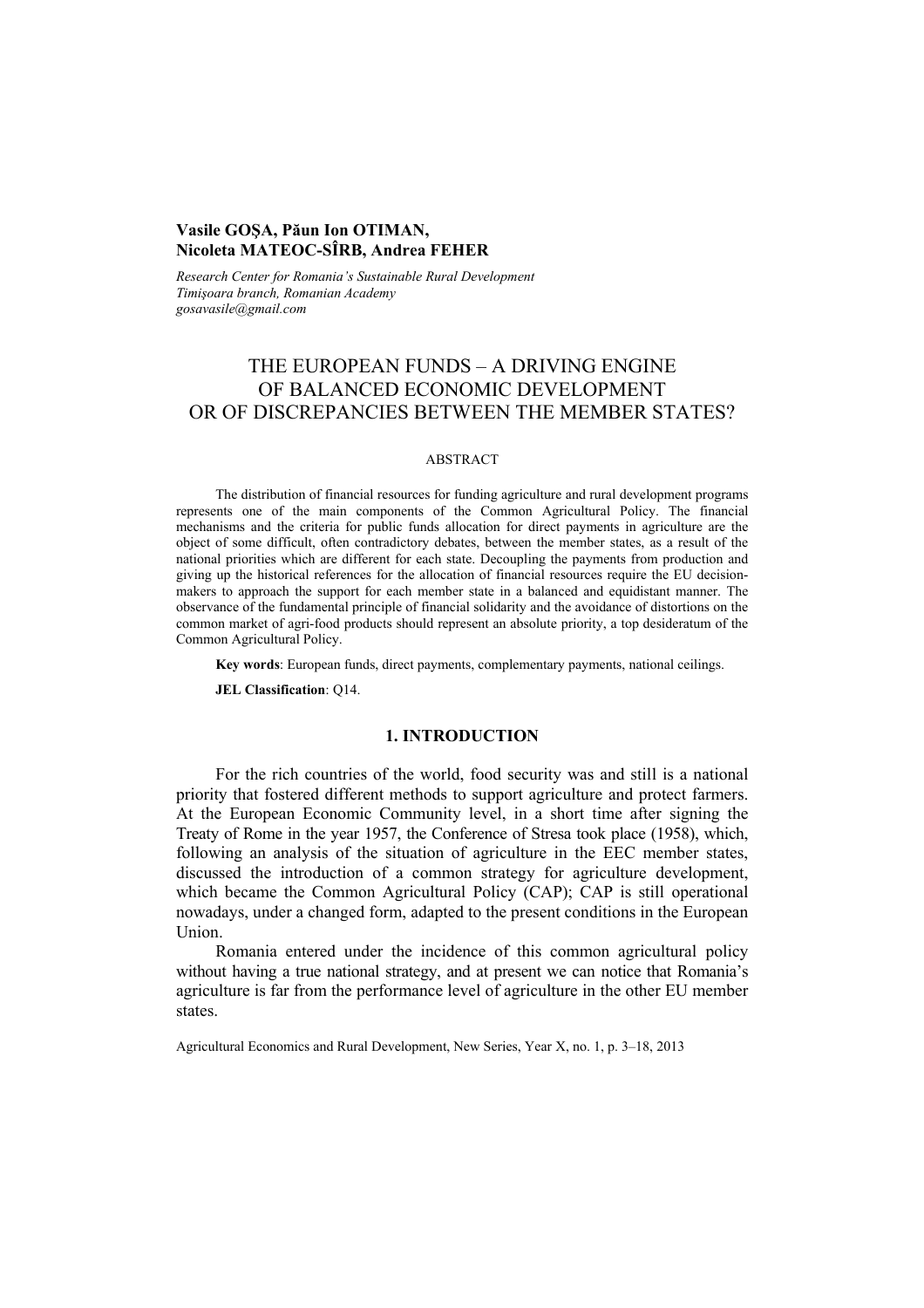In the context of the above-mentioned facts, we considered it necessary and useful to analyze the implications of the financial resources offered to Romania's agriculture on a comparative basis with other EU member states.

### **2. STATE OF KNOWLEDGE**

The European Commission, through the European Commissioner for Agriculture, launched the EU draft regulations package of the new Common Agricultural Policy for the multi-annual financial period 2014–2020 in the European Parliament on October 12, 2011. This event was preceded by a series of preparation debates, on similar themes, even since the autumn of the previous year; the debates continued throughout the years 2011 and 2012. In this respect, we mention the Commission's Communication to the European Parliament, Council, European Economic and Social Committee and the Committee of the Regions, *"The CAP Towards 2020 – Meeting the food, natural resources and territorial challenges of the future"* or *"A budget for Europe 2020"*, a communication addressed to the same EU organisms.

At the Summit in Brussels on February 8, 2013, it was agreed to reduce the EU budget from 1.03 trillion euro to slightly over 960 billion and to significantly reduce the necessary budget for CAP financing implicitly. The European Parliament on March 13, 2013 rejected the proposed budget, other negotiations following in the next period, having as the base of discussions the initial proposals of the Commission with eventual modifications better argumented and previously negotiated. In this situation, we shall analyze the initial proposals included in the Commission's multiannual financial package.

### **3. MATERIAL AND METHOD**

The following methods were used: analysis, synthesis, comparison, deduction and induction methods. The data were from the Multiannual Financial Package of the European Union, from the European Commission's statistics (Eurostat) and the national statistics and different national and international publications, on the basis of which own calculations and interpretations were made.

#### **4. RESULTS AND DISCUSSIONS**

An important step in the European Economic Commission evolution was represented by the Stresa Conference in 1958, which lay at the basis of the Common Agricultural Policy for agriculture development. At that moment, the agricultural sector of the EEC member states was characterized by the existence of a large number of low-sized farms, a high share of population employed in agriculture, large-scale poverty in the rural area, while in the urban areas the unemployment rate was noticeable. In these conditions, ambitious objectives were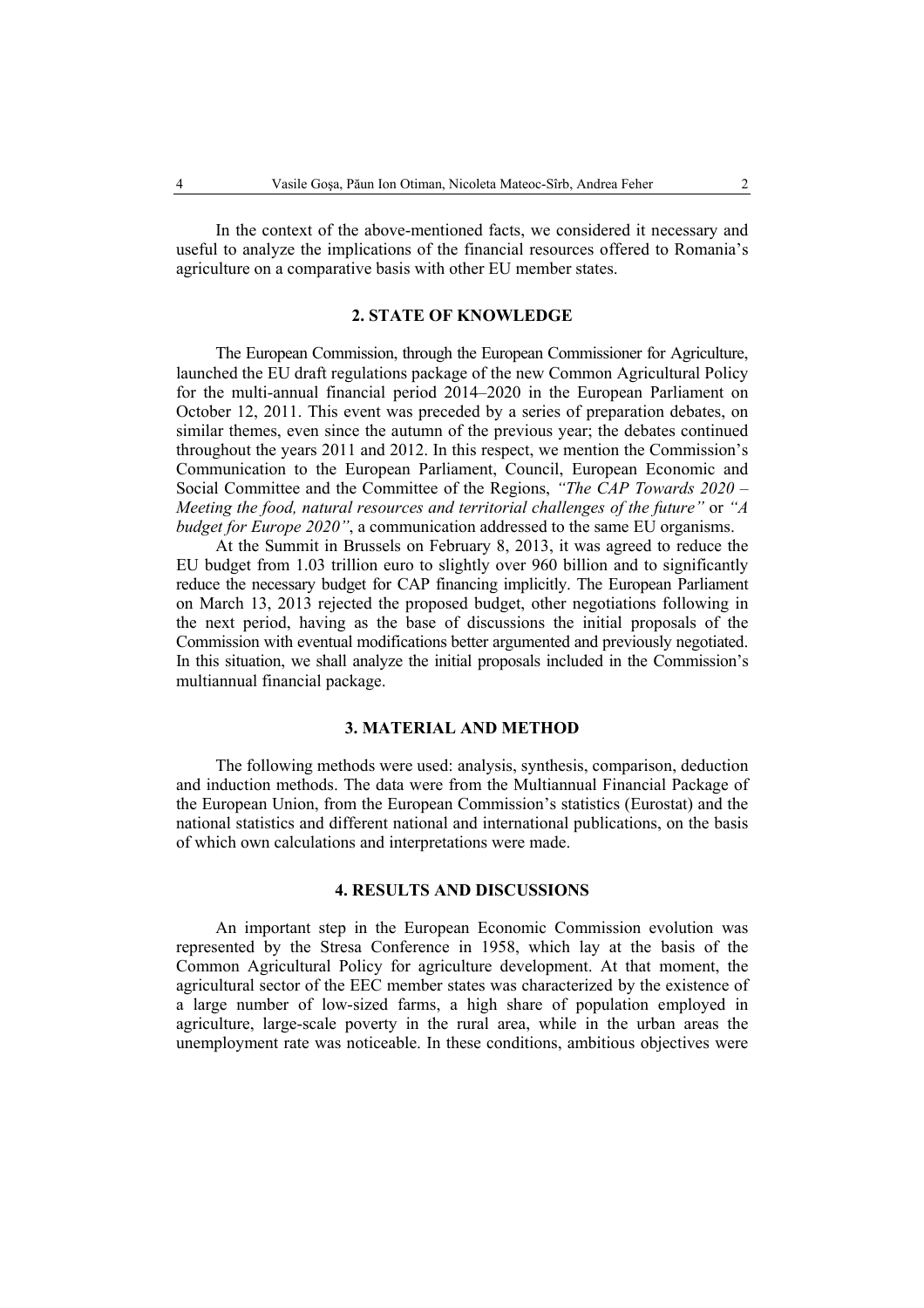established, targeting labour productivity increase in agriculture, price stabilization, fair incomes for farmers, food security for the population. In order to attain these objectives, a set of mechanisms were designed, supported by a significant financial contribution, which mainly had in view the system of domestic guaranteed prices, Community production protection against imports and fostering the production for exports through subsidies.

### **4.1. Brief analysis of CAP evolution**

The effects of the first 8–10 years of CAP implementation were remarkable, determining the agricultural output growth by about 30% and the self-sufficiency in the main agricultural products, in parallel with the increase of farmers' incomes and consolidation of agricultural holdings. Several distinct periods followed in CAP evolution, with significant changes in the priorities and financing mechanisms, gradually focusing on agricultural policy orientation on the free market, diminution of guaranteed prices and diminution of pressure on the Community budget.

In the first decade of the third millennium, the Common Agricultural Policy of the European Union is subject to deep transformations generated by adopting new measures for decoupling the subsidies from production, introduction of the modulation system, linking the single farm payments to meeting the environmental and animal protection and health standards.

All these transformations were simultaneously produced with the enlargement of the European Union, through the accession of new countries from Central and Eastern Europe, with agricultural sectors that were in different development stages compared to the old EU member states, with other priorities and a lot of drawbacks.

Romania's agriculture at the moment of its accession was in a development stage comparable to that of the West European farming in the 1950s, with a poor rural population, with poorly capitalized agricultural holdings, highly fragmented, with many subsistence peasant household farms. The food security of the country was and continues to be threatened; Romania, with a huge protection potential that is not used, became a net importer of agricultural products. It is the utilization of this production potential that should represent the main pillar of a national and common agricultural policy.

### **4.2. Absorption of European funds**

The financial instruments of the European Union give the possibility to use certain important financial resources in order to narrow the existing gaps among the EU member states. From this point of view, we can notice a significant volume of structural and complementary funds allocated to Romania, on one hand, and an extremely low level of their absorption, on the other hand.

The lowest absorption level of EU funds can be noticed in the case of total structural funds (12.21%). Out of these, it is worth mentioning that the Transport Operational Program has the lowest absorption level, this program being managed by the central state bodies (Table 1).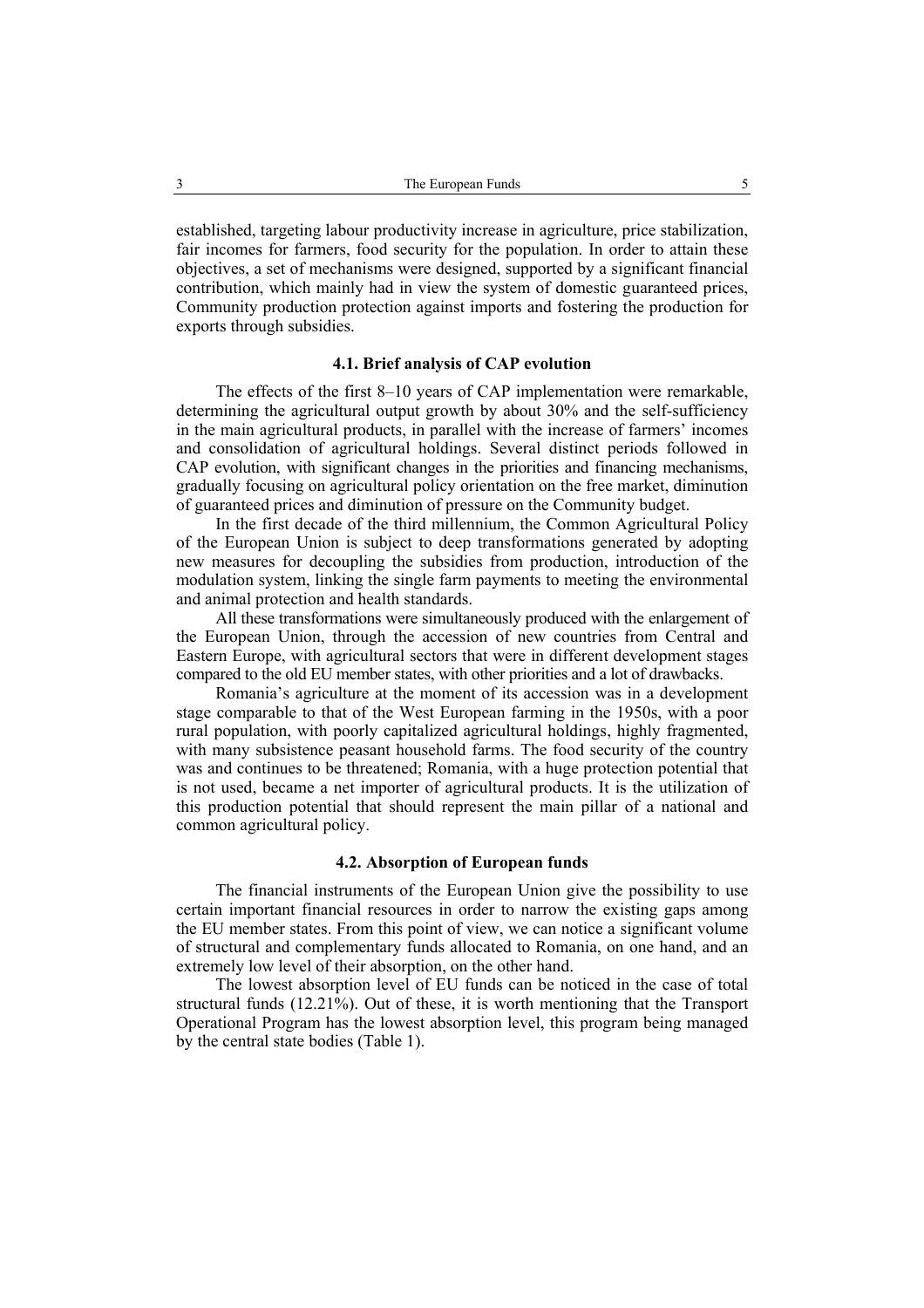|                                             |                              |                              | $-$ mil. euro $-$ |  |
|---------------------------------------------|------------------------------|------------------------------|-------------------|--|
|                                             | EU                           | <b>Intermediary payments</b> |                   |  |
| Program                                     | allocations<br>$2007 - 2013$ | <b>Sum</b>                   | $\frac{0}{0}$     |  |
| <b>Transport Operational Program</b>        | 4,565                        | 295.18                       | 6.46              |  |
| <b>Environment Operational Program</b>      | 4,512                        | 464.60                       | 10.30             |  |
| Regional Operational Program                | 3,726                        | 920.34                       | 24.70             |  |
| Op. Pr. Human Resources Development         | 3,476                        | 410.41                       | 11.81             |  |
| Op. Pr. Increase of Economic Comp.          | 2,554                        | 172.91                       | 6.77              |  |
| Op. Pr. Administrative Capacity Development | 208                          | 51.23                        | 24.63             |  |
| Op. Pr. Technical Assistance                | 170                          | 31.03                        | 18.23             |  |
| <b>Total structural funds</b>               | 19,211                       | 2,345.70                     | 12.21             |  |
| National Rural Development Plan             | 8,124                        | 3,871.00                     | 47.64             |  |
| Operational Program for Fisheries           | 307                          | 68.40                        | 22.23             |  |
| <b>Total complementary funds</b>            | 8,431                        | 3,934.40                     | 46.66             |  |
| <b>Direct payments</b>                      | 5,586                        | 4,321.00                     | 77.40             |  |
| <b>Total general</b>                        | 33,258                       | 10.606.10                    | 31.89             |  |

| Table 1                                                  |  |  |  |  |  |
|----------------------------------------------------------|--|--|--|--|--|
| Allocations and payments – period $2007$ – February 2013 |  |  |  |  |  |

*Source:* Ministry of European Funds, Ministry of Agriculture and Rural Development, Managing Authority for the Operational Program for Fisheries.

*Note:* As the Ministry of Agriculture and Rural Development does not communicate the EU absorption funds and the absorption of funds from the national budget under separate chapters, using the item' Public Funds', out of the 4,811 million euro absorbed from public funds, about 3,871 million euro come from EU sources.

The highest absorption level is noticed in the case of the National Rural Development Program, with the access of natural persons or legal entities from the rural areas as beneficiaries of these funds. Referring to the direct payments, which are used according to the established schedules, the sum per eligible hectare allocated to Romania is inappropriate, much under the European Union average (Figure 1).



Figure 1. Absorption of European funds.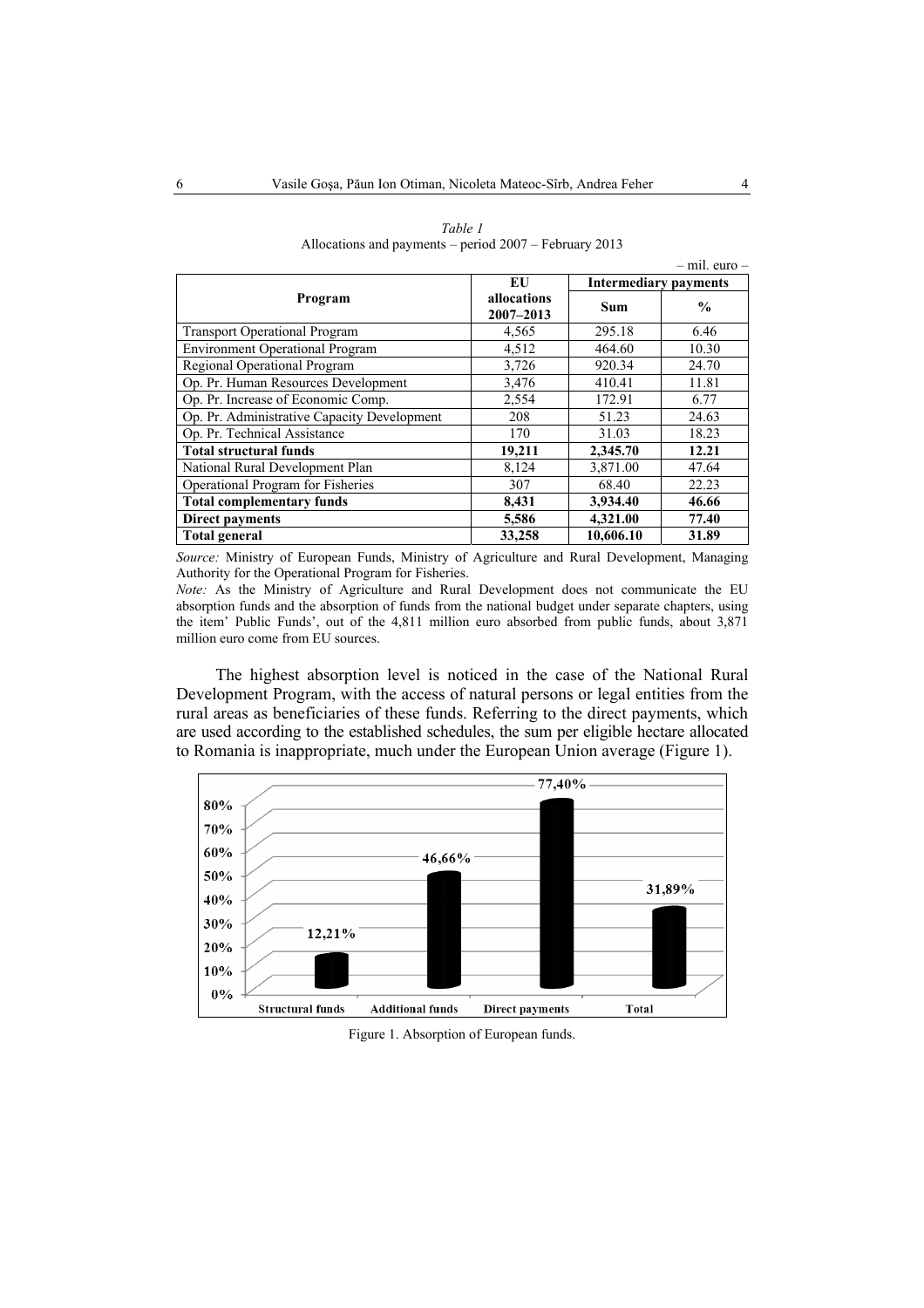### **4.3. The Multi-Annual Financial Framework (MFF) for agriculture and rural development proposed for the period 2014–2020**

In the exposition of arguments for the design of the Multiannual Financial Framework (MFF) proposal for agriculture and rural area, the main objectives agreed with the interested parts are mentioned, namely:

1)reliable food production;

2)sustainable management of natural resources and climate policies;

3) equitable territory development.

In order to reach these objectives, the present CAP structure is maintained, based on two pillars: Pillar I, which cover the direct payments and the market measures, and Pillar II, rural development.

Through the new financial package, the Commission proposed the allocation of the following financial resources for CAP support for the budgetary period 2014–2020:

1) 317.2 billion  $\epsilon$  for Pillar I;

2) 101.2 billion  $\epsilon$  for Pillar II;

3)17.1 billion  $\epsilon$  additional funds, out of which:

 $-5.1$  billion  $\epsilon$  for research and innovation;

– 2.5 billion  $\epsilon$  for food safety;

 $-2.8$  billion  $\epsilon$  for food distribution for the most deprived persons;

– 3.9 billion  $\epsilon$  for crises in the agriculture sector;

 $-2.8$  billion  $\epsilon$  allocated to the European Globalization Adjustment Fund; TOTAL: 435.6 billion  $\epsilon$ .

The above-mentioned sums of 3.9 billion  $\epsilon$  and 2.8 billion  $\epsilon$  (6.7 billion  $\epsilon$  in total) are not part of the MFF, but they are integrated into the agricultural policy budget.

Under Pillar 2, Rural Development, the annual allocated sum (14451 million  $\epsilon$ ) is identical to the sum allocated for the year 2013.

As a novelty, the new MFF provides for certain funds for new actions, which were not included in the current financial package (for the period 2007–2013), namely:

1. **The Common Strategic Framework for Research and Innovation,** with a total value of 5073 million  $\epsilon$ , with increasing annual amounts, from 682 million  $\epsilon$ in 2014, to 768 million  $\epsilon$  in the year 2020;

2. **Food safety**, with a total amount of 2450 million  $\epsilon$  with an annual distribution equal to 350 million  $\epsilon$ :

3. **Support to most deprived persons,** 2818 million  $\epsilon$ , with annual distribution increasing from 379 million  $\epsilon$ , in 2014, to 427 million  $\epsilon$ , in 2020.

The financial projections for the period 2014–2020 also provide for new actions, not included in the MFF, with the following destinations: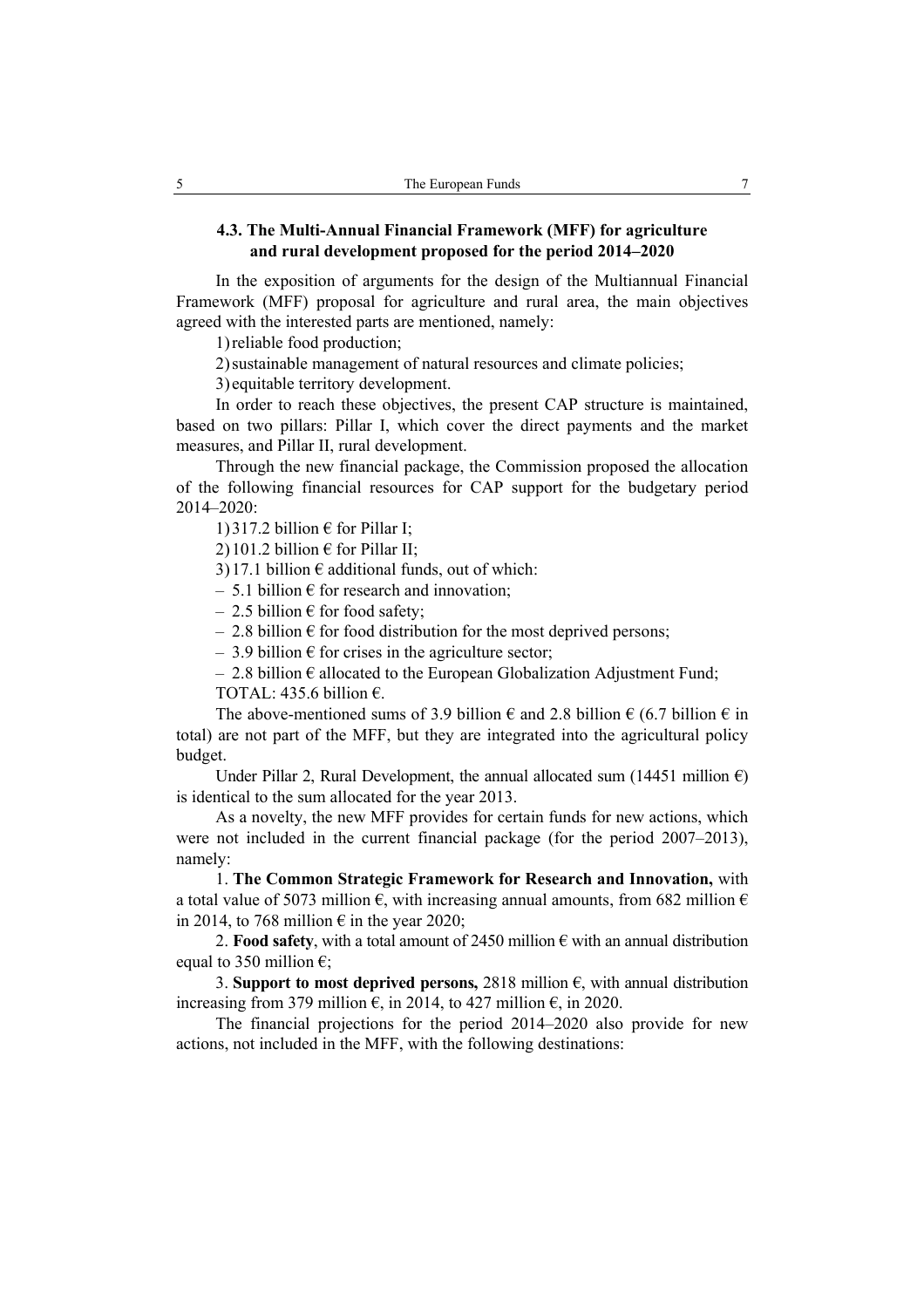1. **Reserve for crises in the agriculture sector**, totalling 3945 million  $\epsilon$ , with annual distribution increasing from 531 million  $\epsilon$  in 2014, to 598 million  $\epsilon$ , in the year 2020;

2. **European Globalization Adjustment Fund available for agriculture,**  with a total amount of 2818 million  $\epsilon$ , from 379 million  $\epsilon$ , in the year 2014, to 427 million  $\epsilon$ , in the year 2020.

The proposals on the allocation of entitlements for direct and related payments by member states under the form of net national ceilings are presented in Table 2.

| <b>Member States</b>  | Annual national ceiling (million $\epsilon$ ) |                 |       |           |  |
|-----------------------|-----------------------------------------------|-----------------|-------|-----------|--|
|                       | 2014                                          | 2015            | 2016  | 2017-2020 |  |
| Austria               | 708                                           | 707             | 706   | 706       |  |
| Belgium               | 554                                           | 554             | 535   | 525       |  |
| Denmark               | 943                                           | 932             | 920   | 909       |  |
| Finland               | 534                                           | 534             | 535   | 535       |  |
| France                | 7733                                          | 7695            | 7657  | 7620      |  |
| Germany               | 5276                                          | 5236            | 5196  | 5157      |  |
| Greece                | 2100                                          | 2071            | 2043  | 2015      |  |
| Ireland               | 1241                                          | 1239            | 1237  | 1236      |  |
| Italy                 | 4024                                          | 3963            | 3902  | 3841      |  |
| Luxemburg             | 34                                            | 34              | 34    | 34        |  |
| Netherlands           | 807                                           | 792             | 777   | 763       |  |
| Portugal              | 573                                           | 586             | 598   | 611       |  |
| <b>United Kingdom</b> | 3624                                          | 3637            | 3650  | 3663      |  |
| Spain                 | 4935                                          | 4951            | 4967  | 4988      |  |
| Sweden                | 711                                           | 712             | 713   | 714       |  |
| Total EU-15           | 33797                                         | 33643           | 33470 | 33317     |  |
| Bulgaria              | 656                                           | 734             | 811   | 812       |  |
| Czech Republic        | 893                                           | 892             | 891   | 890       |  |
| Cyprus                | 52                                            | $\overline{52}$ | 51    | 50        |  |
| Estonia               | 109                                           | 118             | 126   | 135       |  |
| Latvia                | 163                                           | 182             | 200   | 218       |  |
| Lithuania             | 396                                           | 417             | 438   | 458       |  |
| Malta                 | 5                                             | 5               | 5     | 5         |  |
| Poland                | 3039                                          | 3066            | 3094  | 3121      |  |
| Romania               | 1472                                          | 1692            | 1895  | 1939      |  |
| Slovakia              | 387                                           | 392             | 397   | 402       |  |
| Slovenia              | 142                                           | 140             | 139   | 138       |  |
| Hungary               | 1298                                          | 1297            | 1296  | 1295      |  |
| <b>Total EU-12</b>    | 8612                                          | 8987            | 9343  | 9463      |  |
| <b>Total EU-27</b>    | 42409                                         | 42630           | 42813 | 42780     |  |

*Table 2*  Annual national ceilings for direct payments

*Source:* Regulation Proposal of the European Parliament and of the Council on establishing rules for direct payments to farmers under support schemes within the framework of the Common Agricultural Policy, Annex II, 12.10.2011.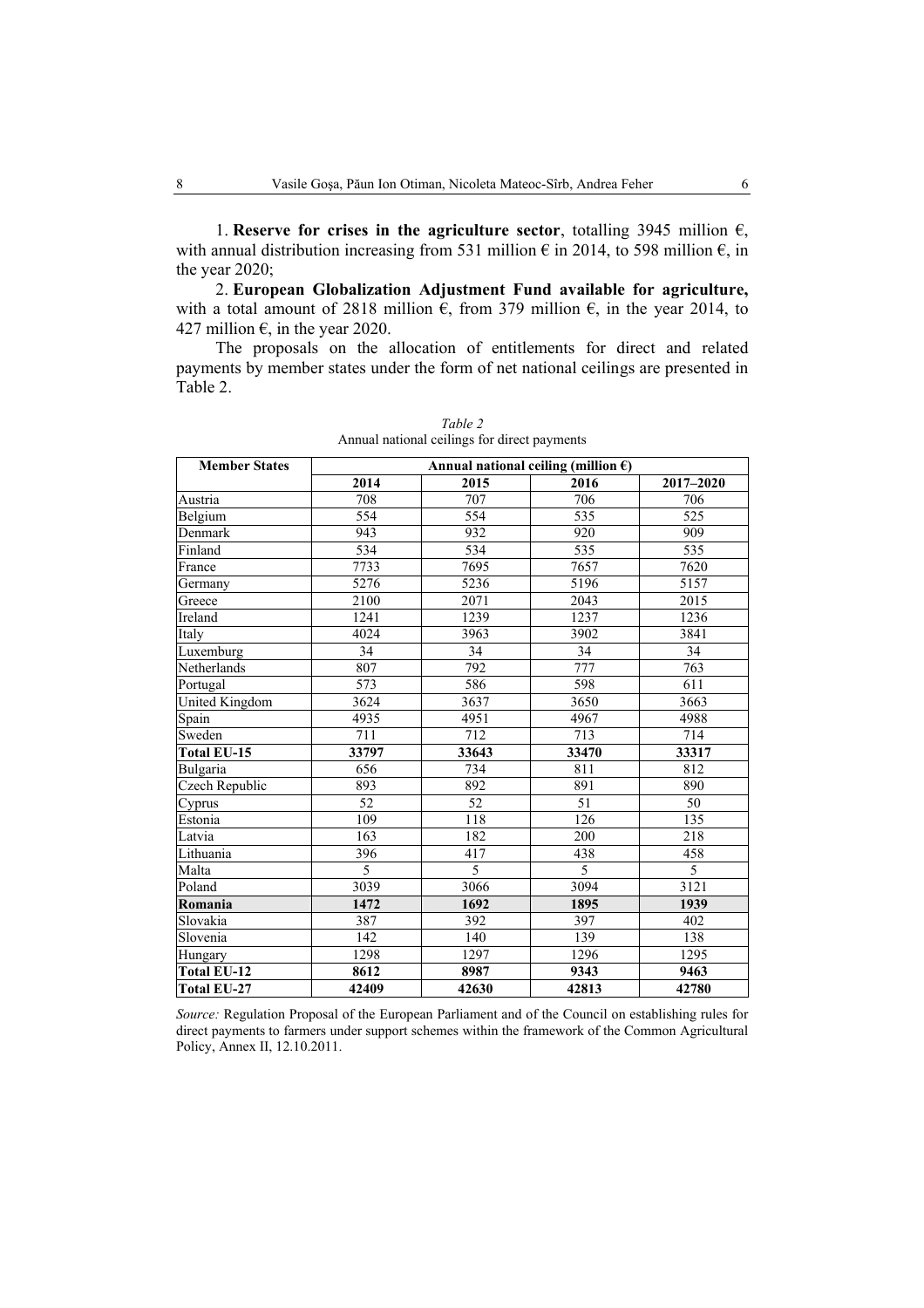From the data presented above, it results that in the year 2017, the maximum annual ceiling allocated for each member state is reached. At the same time, one can notice a diminution of annual ceilings for a group of states (in general, the EU old member states) and the increase of annual ceilings for the EU new member states.

With all the modifications that took place, a great difference is noticed with regard to the support per hectare across member states. The differences are maintained due to the use of historical references (the yields per hectare from the period 2000– 2002), which continue to generate great disequilibria, unfair or discriminating competition, with obvious negative effects, difficult to bear by the poorer EU member states, like Romania.

By relating the national ceilings to the utilized agricultural area of each member state, the differences (inequalities) are even more obvious (Table 3).

|                       |                          | 2014                                          |                  | 2017-2020                                     |                  |
|-----------------------|--------------------------|-----------------------------------------------|------------------|-----------------------------------------------|------------------|
| Country               | <b>UAA</b><br>(thou. ha) | <b>National ceiling</b><br>(mil. $\epsilon$ ) | $E/$ ha UAA      | <b>National ceiling</b><br>(mil. $\epsilon$ ) | $E/$ ha UAA      |
| Belgium               | 1374                     | 554                                           | 403              | 525                                           | 382              |
| Bulgaria              | 3051                     | 656                                           | 215              | 812                                           | $\overline{266}$ |
| <b>Czech Republic</b> | 3518                     | 893                                           | 254              | 890                                           | 253              |
| Denmark               | 2663                     | 943                                           | 354              | 909                                           | 342              |
| Germany               | 16932                    | 5276                                          | 312              | 5157                                          | 305              |
| Estonia               | 907                      | 109                                           | 120              | 135                                           | 149              |
| Ireland               | 4139                     | 1241                                          | 300              | 1236                                          | 299              |
| Greece                | 4046                     | 2100                                          | 519              | 2015                                          | 494              |
| Spain                 | 24893                    | 4935                                          | 198              | 4988                                          | 200              |
| France                | 27477                    | 7733                                          | 281              | 7620                                          | 277              |
| Italy                 | 12744                    | 4024                                          | $\overline{316}$ | 3842                                          | 301              |
| Cyprus                | 146                      | 52                                            | 356              | 50                                            | 344              |
| Lithuania             | 2649                     | 396                                           | 149              | 458                                           | 173              |
| Latvia                | 1774                     | 163                                           | 92               | 218                                           | 123              |
| <b>Luxemburg</b>      | 131                      | 34                                            | 261              | 34                                            | 261              |
| Hungary               | 4229                     | 1298                                          | 307              | 1295                                          | 306              |
| Malta                 | 10                       | 5                                             | 515              | 5                                             | 476              |
| Netherlands           | 1914                     | 807                                           | 422              | 763                                           | 398              |
| Austria               | 3189                     | 708                                           | 222              | 706                                           | 221              |
| Poland                | 15477                    | 3039                                          | 196              | 3121                                          | 202              |
| Portugal              | 3473                     | 573                                           | 165              | 611                                           | 176              |
| Romania               | 13753                    | 1472                                          | 107              | 1939                                          | 141              |
| Slovenia              | 489                      | 142                                           | 290              | 138                                           | 283              |
| Slovakia              | 1937                     | 387                                           | 200              | 402                                           | 208              |
| Finland               | 2292                     | 534                                           | 233              | 535                                           | 233              |
| Sweden                | 3118                     | 711                                           | 228              | 714                                           | 229              |
| <b>United Kingdom</b> | 16130                    | 3624                                          | 225              | 3663                                          | 227              |
| <b>EU TOTAL</b>       | 172455                   | 42409                                         | 246              | 42781                                         | 248              |

*Table 3*  Situation of national ceilings (mil.  $\epsilon$ ) and of direct payments per UAA ( $\epsilon$ /ha)

*Source:* Own calculations based on Annex II from the Regulation Proposal of the European Parliament and of the Council on establishing rules for direct payments to farmers under support schemes within the framework of the Common Agricultural Policy and Eurostat for UAA.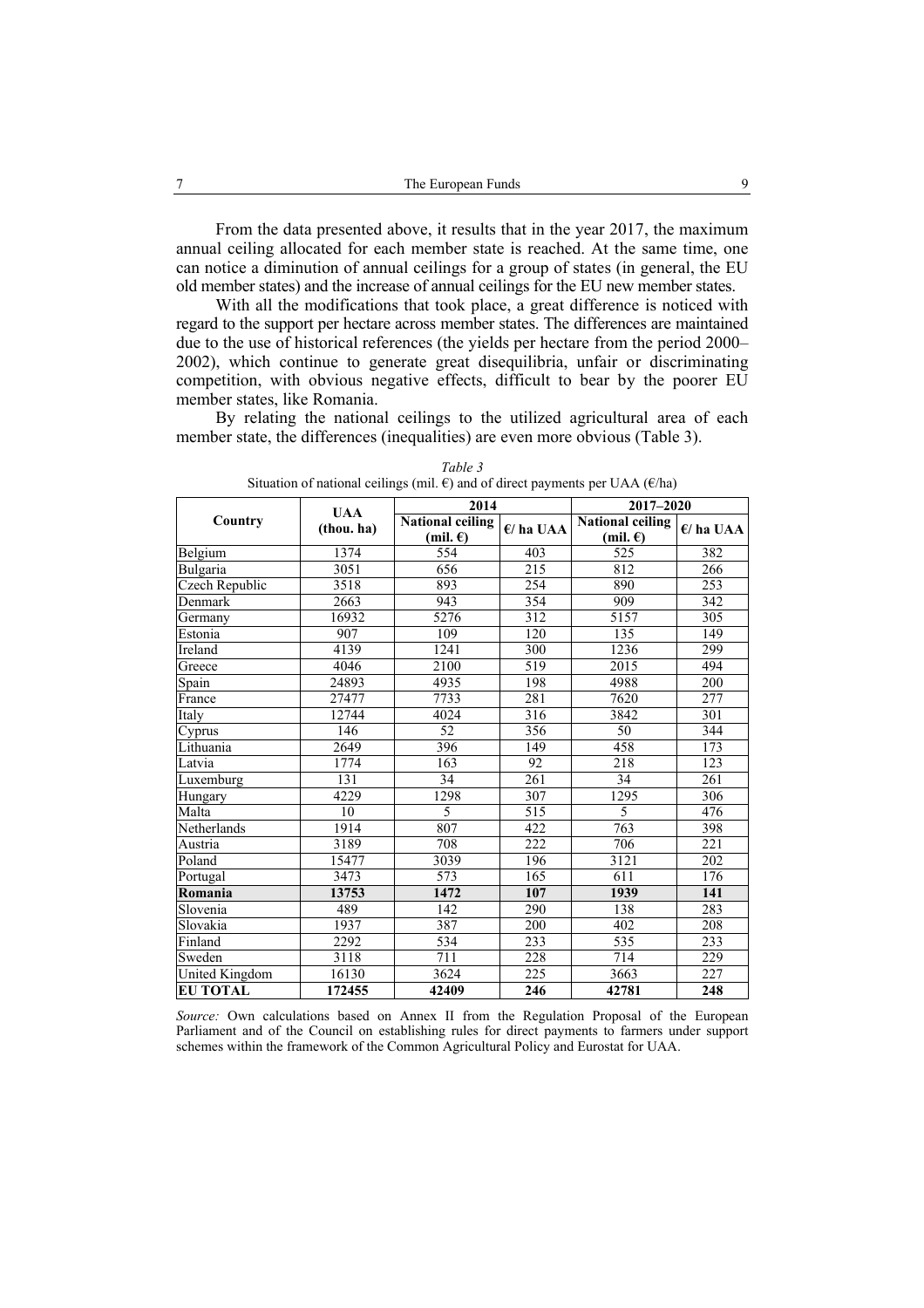

Figure 2. Support regarding the direct payments per UAA in the year 2014.



Figure 3. Support regarding the direct payments per UAA beginning with the year 2017.

From the tables and figures presented above, significantly great differences can be noticed across countries, although the Preamble of the Regulation Proposal of the European Parliament and of the Council on establishing rules for direct payments to farmers under support schemes within the framework of the Common Agricultural Policy specifies that *"*...*it became increasingly difficult to justify the presence of significant individual differences with regard to the level of support per hectare, resulting from the use of historical references. As a result, the direct income support should be more equitably distributed among the member states,*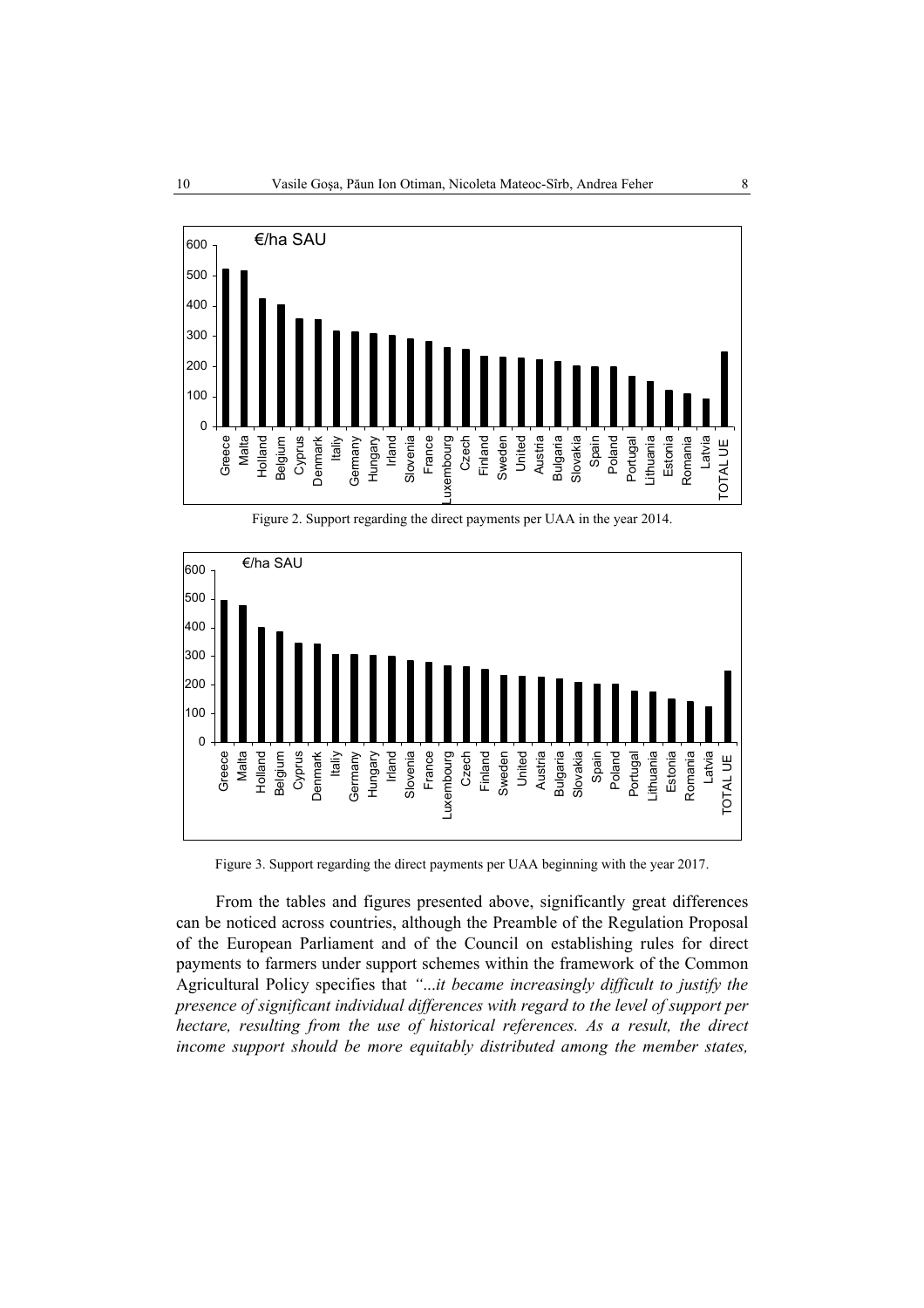*through the diminution of the link to the historical references while having in view the general context of the Union's budget".* 

The fact that *"...it is proposed that all member states with direct payments below 90% of the EU average will see one third of this gap closed"* does not solve up this great inequality, or a solution is found only from the diplomatic or political point of view, not economically.

### **4.4. Main provisions regarding the implementation of the new basic payment schemes and related schemes**

In the present period (2007–2013), the payment schemes are differentiated into:

– **single farm payment scheme**, practiced in the EU old member states, and, with exceptions, in certain new member states, with adequate conditions for this scheme;

– **single area payment scheme (SAPS)**, specific to the new member states, among which Romania.

Starting with the year 2014, according to the Regulation Proposal on establishing rules for direct payments to farmers, new payment schemes will be introduced, unitary for all member states, namely:

1. Basic payment scheme;

2. Payment scheme for farmers who apply agricultural practices beneficial for the climate and the environment;

3. Optional payment scheme for farmers from the areas with natural constraints;

4. Payment scheme for young farmers who begin their agricultural activity;

5. Optional coupled support scheme;

6. Specific payment scheme for cotton;

7. Simplified scheme for small farmers;

8. Framework enabling Bulgaria and Romania to top up direct payments with national resources in 2014 and 2015, by the prolongation of the application of the current complementary national direct payments.

All these support schemes are based on the common rules regarding the direct payments, on the basis of which the member states grant the due payments to farmers, starting from a **national ceiling**.

**The national ceiling** is distributed to farmers through a multiple payment system, differentiated and much more complicated than the single area payment scheme (SAPS) or the single payment scheme (SPS), in which the basic direct payments and the direct payments for climate and environment represent the main payment schemes, on which we shall next focus.

**The basic payment scheme ceiling** is calculated by deducting from the national ceiling the annual values referring to:

– the payment for agricultural practices beneficial for the climate and the environment, representing 30% of the national ceiling;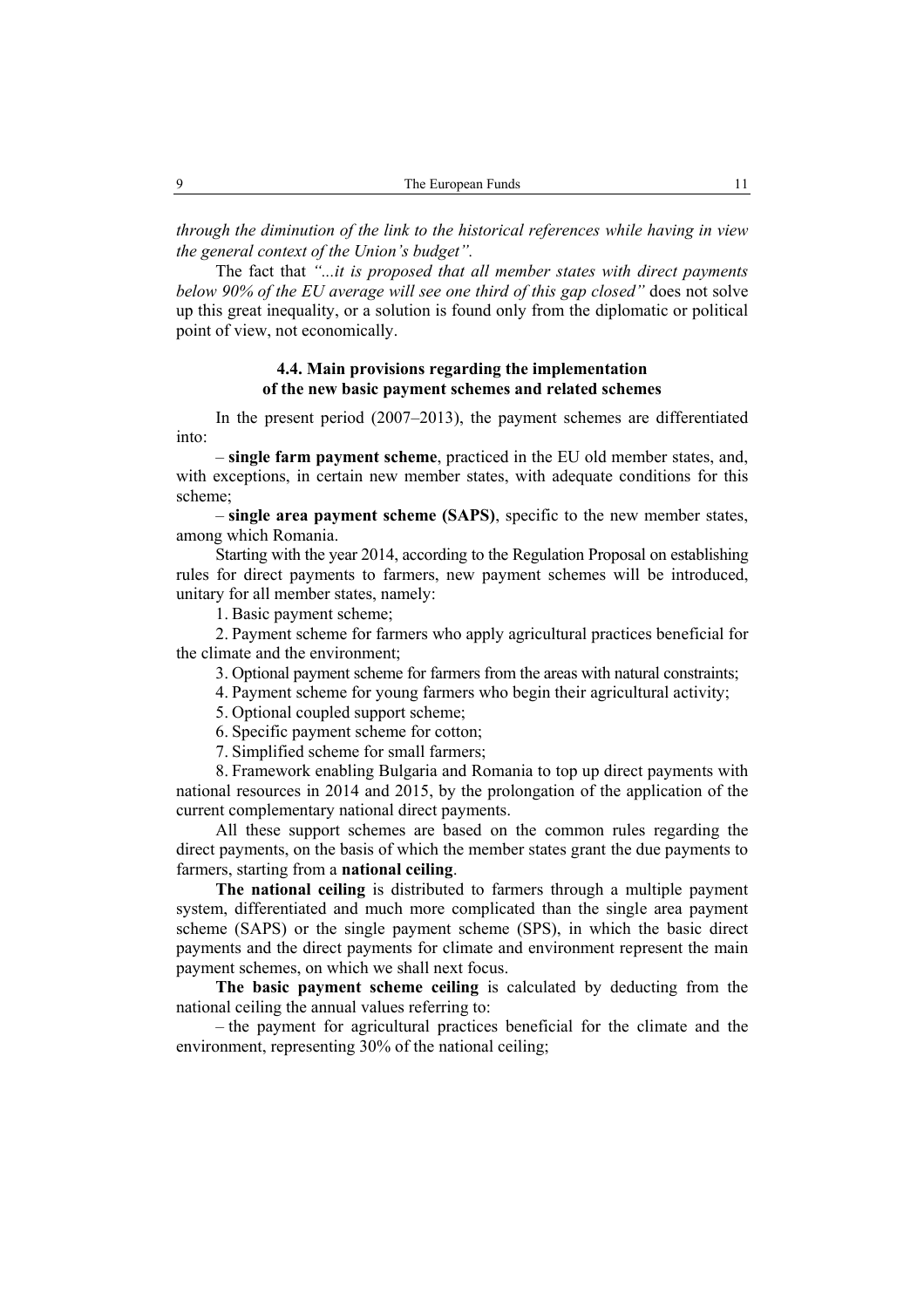– the payment for areas with natural constraints, representing maximum 5% of the national ceiling (the member states have to inform the Commission about the percentage they have opted for);

– the payment for young farmers, representing maximum 2% of the national ceiling (the member states have to inform the Commission about the percentage they have opted for);

– the optional coupled support payment that will be granted according to the proposals made by each member state that can opt for one of the three possible variants: 5%, 10% or more than 10% of the national ceiling, depending on the concrete conditions from each country;

- the creation of the national reserve up to 3% of the national ceiling in the first year of basic payment scheme application. The necessary amounts for the payment for young farmers will be prioritarily allocated from the national reserve.

#### 4.4.1. Basic payment scheme. Unit value calculation  $(\epsilon/\text{ha})$

The remaining ceiling for the basic payment scheme, after the abovementioned deductions, will be established by the Commission.

The unit value of entitlements  $(\epsilon/\hbar a)$  is calculated by dividing the **national ceiling remained** after the above-mentioned deductions, by the **number of entitlements allocated at national or regional level** (eligible hectares) if appropriate.

For anticipating the individual value of the basic payment entitlements for the Romanian farmers beginning with the year 2017, when the maximum level of the annual ceiling for Romania is reached, we shall have in view different situations and variants, possible to apply in the next years, taking into consideration the following:

1. **Three different situations** are envisaged, depending on the number of entitlements (eligible hectares), namely:

Situation I (S1): 8716370 entitlements (eligible hectares negotiated for SAPS direct payments) taken into consideration only for the comparison with the initially negotiated situation in chapter 7 agriculture;

Situation II (S2): 9500000 entitlements (estimated eligible hectares, having in view the evolution of eligible areas in recent years);

Situation III (S3): 13753000 entitlements (eligible hectares representing Romania's utilized agricultural area).

It is also envisaged that the number of eligible hectares is likely to increase each year, Romania having the greatest difference (5036630 ha) between the utilized agricultural area (UAA =  $13753000$  ha) and the negotiated eligible area (8716370 ha). The increase in farm size from one year to another is a natural process that implicitly generates the increase of eligible area for direct payments.

2. For each situation (S1, S2, S3) three variants of payment were calculated (V1, V2 and V3), depending on the maximum accepted level for the operation of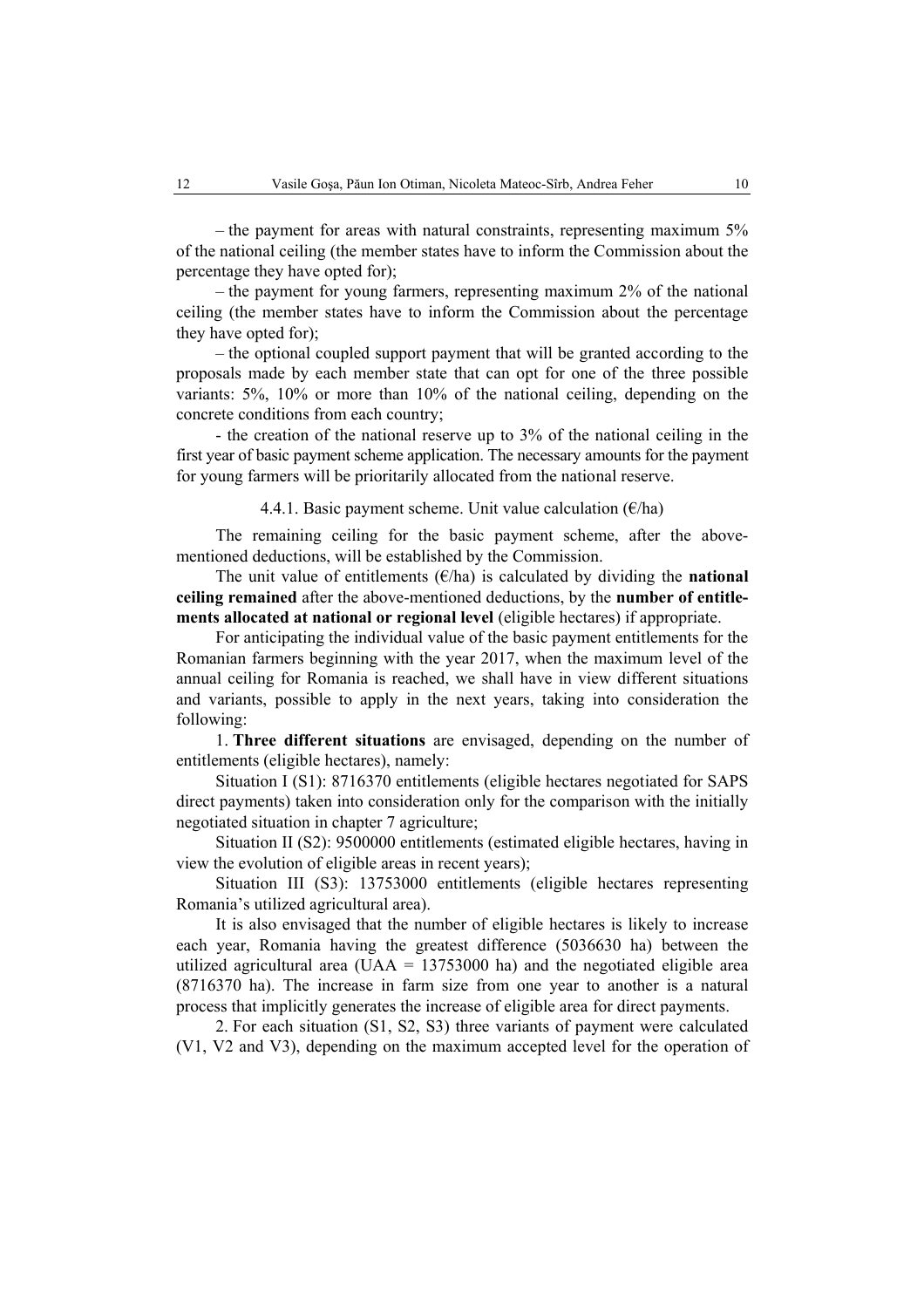deductions from the national ceiling in order to create the necessary fund for the **optional coupled support** payment scheme.

The amount deducted from the national ceiling for the creation of the optional coupled support, under the three variants, will be:

Variant 1 (V1, 5% deduction percentage) – 96968 thousand  $\epsilon$ ;

Variant 2 (V2, 10% deduction percentage) – 193357 thousand  $\epsilon$ ;

Variant 3 (V3, 15% deduction percentage) – 290904 thousand  $\epsilon$ .

With these calculation variants we intend to highlight the possibility of consolidating the payment scheme for the optional coupled support, which is a priority for the support to the livestock sector (milk and dairy products, mutton and goat meat, beef and veal) that is deficient in Romania. We have in view the need to readjust the agricultural production structure, as the share of livestock production in total agricultural production is extremely low (about 38%), which reveals a poor utilization of the stock raising potential, as well as a low performance of overall agriculture, due to the low level of valorization of raw vegetable products, which also results in a very low level of value added in agriculture.

3. The amounts from the national ceiling devoted to the other payment schemes are:

– 30% for the **payment scheme for the good agricultural practices beneficial for the climate and the environment**, 581807 thousand  $\epsilon$ :

– 5% for the **payment scheme for the areas with natural constraints** (considering that Romania will have such an option), 96968 thousand  $\epsilon$ , adds to the financial support foreseen in the rural development program for such areas.

4. In case Romania will apply the provisions of Article 14, paragraph 2 from the regulation proposal, transferring 5% of the value allocated for the support of measures under the rural development programs from Pillar II to Pillar I, it results an amount of 58030 thousand  $\epsilon$ /an. We consider it necessary to operate this transfer in order to compensate, at least partially, the level of direct payments per eligible hectare.

5. The annual national ceiling allocated to Romania for the direct payments (Annex 2 of the Regulation proposal on direct payments) of 1933357 thousand  $\epsilon$  is increased with the transfer from Pillar II amounting to 58030 thousand  $\epsilon$ , beginning with the year 2015.

Considering the above-mentioned facts, the unit value of basic payment entitlements (BPE), under the three situations (S1, S2, S3) and under the three variants (V1, V2, V3) will be calculated taking into consideration that the other utilizations from the national ceiling remain constant (581807 thousand  $\epsilon$ , for the climate and the environments and 96968 thousand  $\epsilon$ , for areas with natural constraints, totaling 678775 thousand  $\epsilon$ ).

The result of these calculations is given in Table 4.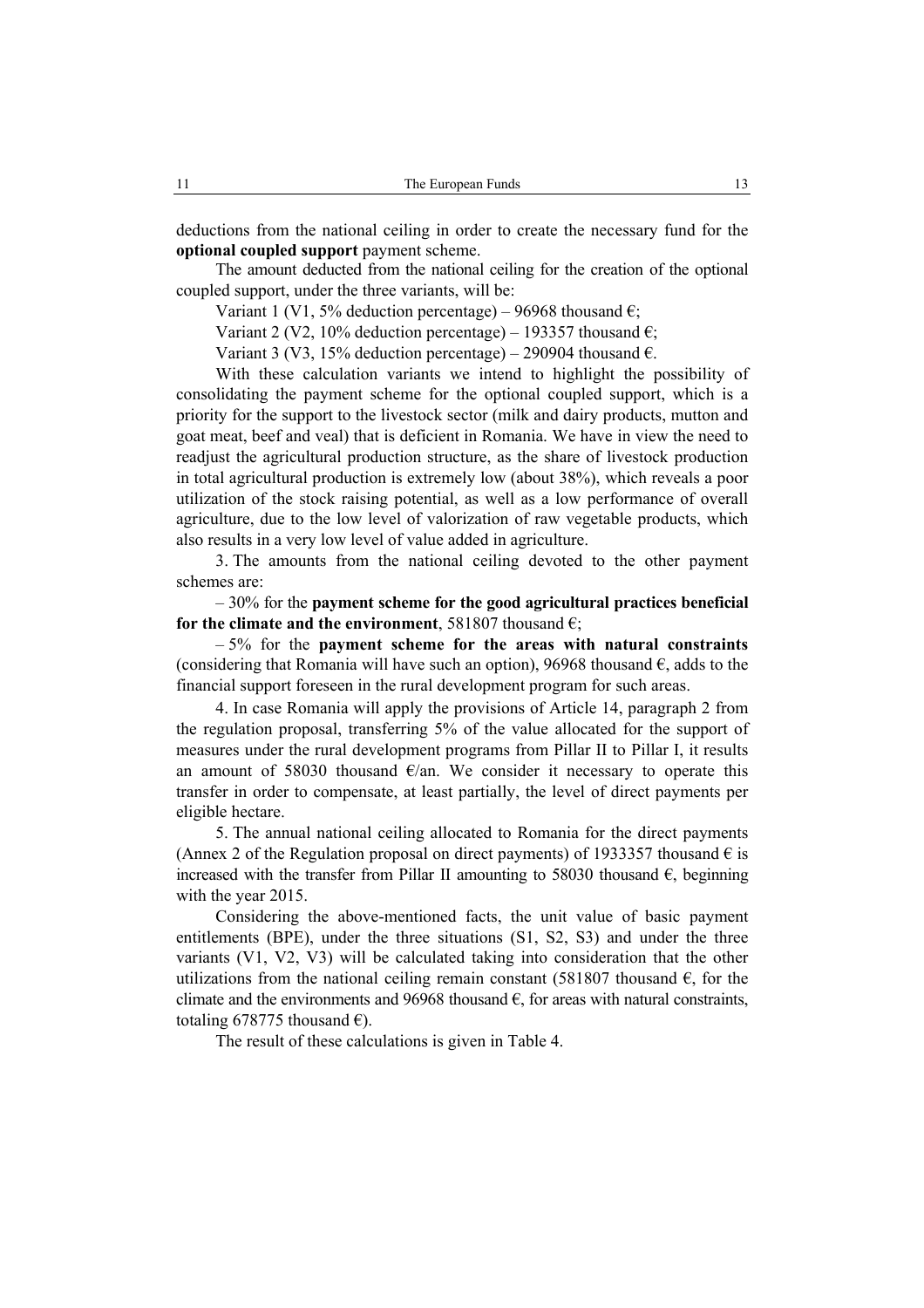#### *Table 4*

Synthesis of calculations regarding the unitary allocation of the basic payment entitlements ( $\epsilon$ /ha)

| Number of estimated payment | Percentage for the creation of fund for the optional coupled |             |            |  |
|-----------------------------|--------------------------------------------------------------|-------------|------------|--|
| entitlements (S2, S2, S3)   |                                                              | payments    |            |  |
|                             | $V1 = 5\%$                                                   | $V2 = 10\%$ | $V3 = 15%$ |  |
| $S1 - 8716$ thou, ha        | 140                                                          | 129         | 117        |  |
| $S2 - 9500$ thou, ha        | 128                                                          | 118         | 108        |  |
| $S3 - 13753$ thou, ha       | 88                                                           | 81          | 74         |  |

### 4.4.2. Payment for agricultural practices beneficial for the climate and the environment

The amounts estimated for this payment scheme and the value per eligible hectare are presented in Table 5.

### *Table 5*

Payment scheme for agricultural practices beneficial for the climate and the environment

| <b>Item</b>                                   | 2014    | 2015    | 2016    | $2017 - 2020$ |  |
|-----------------------------------------------|---------|---------|---------|---------------|--|
| National ceiling, thousand $\epsilon$         | 1472005 | 1692450 | 1895075 | 1939357       |  |
| National contribution, thousand $\epsilon$    | 330971  | 156618  |         |               |  |
| TOTAL, thousand $\epsilon$                    | 1802976 | 1849068 | 1895075 | 1939357       |  |
| % of the national ceiling for the climate and | 30%     | 30%     | 30%     | 30%           |  |
| the environment                               |         |         |         |               |  |
| Estimated amount for the climate and the      | 540893  | 554720  | 568523  | 581807        |  |
| environment, thousand $\epsilon$              |         |         |         |               |  |
| Amount for the climate and the environment.   |         |         |         |               |  |
| $\epsilon$ /ha:                               |         |         |         |               |  |
| $S1 - 8716370$ ha                             | 62      | 63      | 65      | 67            |  |
| IS2 - 9500000 ha                              | 57      | 58      | 60      | 61            |  |
| S3-13753000 ha                                | 39      | 40      | 41      | 42            |  |

This payment scheme is applied to the farmers who are entitled to payment under the basic payment scheme and who additionally comply with the following requirements regarding the agricultural practices beneficial for the climate and the environment:

a) cultivation of at least **three crops on the arable land**, each crop on minimum 5% of the area, without exceeding 70% of the arable area;

b) **maintaining the existing permanent grassland** on the holdings and conversion up to 5% of the reference area into permanent grassland;

c) developing an **area of ecological interest** (fallow land, terraces, landscape elements, protection areas, afforestation), which will provide minimum 7% of the eligible area of holdings, except for the permanent grassland. The thorough definition of the area of ecological interest is to be made by the Commission.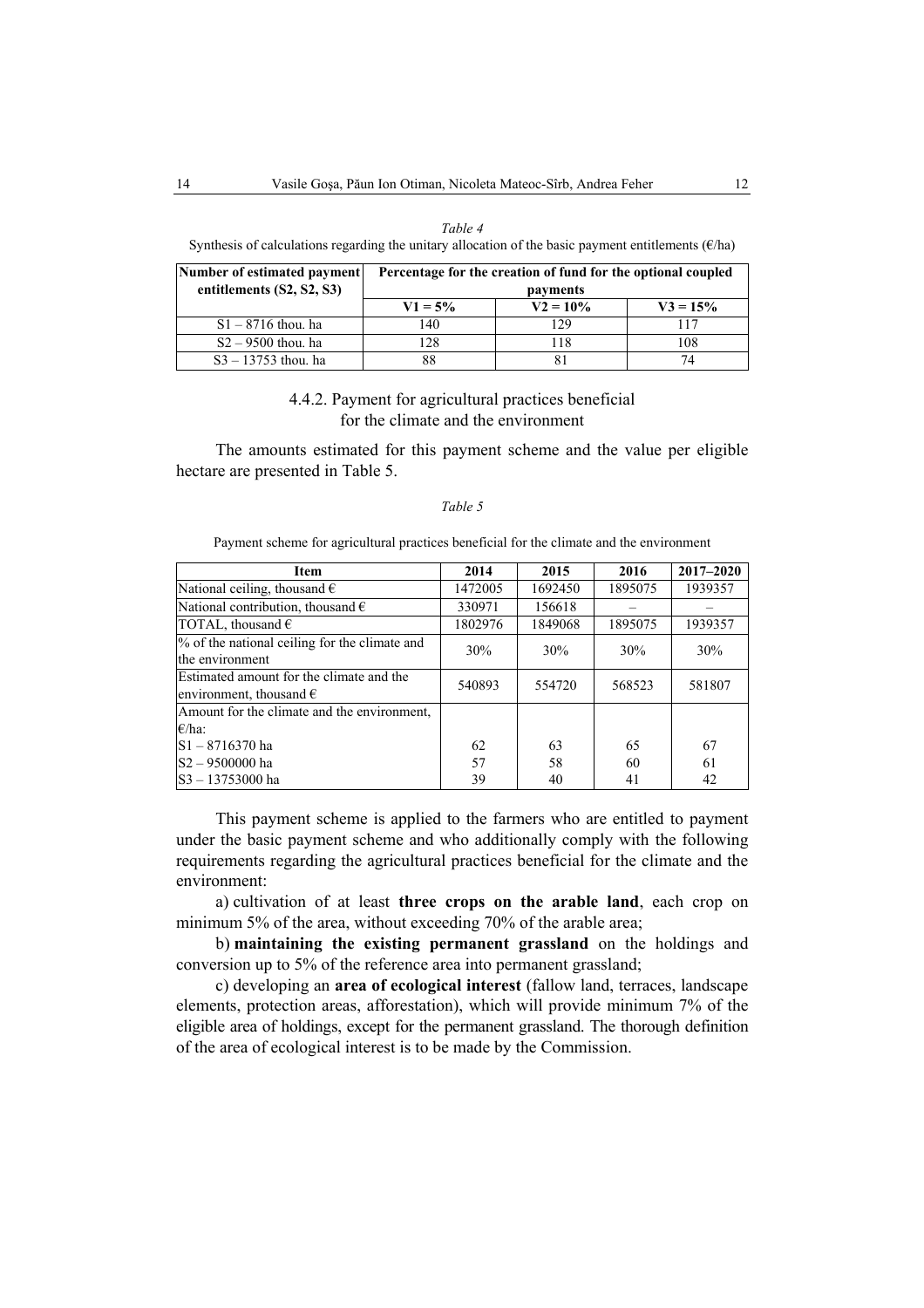Knowing the estimated possibilities for the two payment schemes – basic payment scheme and the payment scheme for agricultural practices beneficial for the climate and the environment – we can estimate the unit sum ( $\epsilon$ /eligible hectare) possible to be received by an active Romanian farmer, under the three situations (S1, S2 and S3), in the year 2017 and the next period, without the modulation and capping influence (Table 6).

*Table 6*  Payment per eligible hectare under the basic payment scheme and the payment scheme for the climate and the environment

|                   |                                                |           |                                     | $-\frac{\epsilon}{h}a$ – |
|-------------------|------------------------------------------------|-----------|-------------------------------------|--------------------------|
| Number of payment | <b>Payment scheme</b>                          |           | Percentage for the creation of fund |                          |
| entitlements at   |                                                |           | for the optional coupled payments   |                          |
| national level    |                                                | $V1 = 5%$ | $V2 = 10\%$                         | $V3 = 15%$               |
|                   | Basic payment                                  | 140       | 129                                 | 117                      |
| $S1 = 8716370$    | Payment for the climate and the<br>environment | 67        | 67                                  | 67                       |
|                   | <b>TOTAL</b>                                   | 207       | 196                                 | 184                      |
|                   | Basic payment                                  | 128       | 118                                 | 108                      |
| $S2 = 9500000$    | Payment for the climate and the<br>environment | 61        | 61                                  | 61                       |
|                   | TOTAL                                          | 189       | 179                                 | 169                      |
|                   | Basic payment                                  | 88        | 81                                  | 74                       |
| $S3 = 13753000$   | Payment for the climate and the<br>environment | 42        | 42                                  | 42                       |
|                   | TOTAL                                          | 130       | 123                                 | 116                      |

#### **4.5. Progressive reduction and capping of payments**

In granting the direct payments (mainly basic payments) the restriction with regard to the **progressive reduction and capping of payments** is had in view (Article 11 of the regulation proposal for granting the direct payments).

The value of direct payments that are to be received by a farmer, diminished by the percentage for the creation of the financial resources for the payments for the climate and the environment (30% of national ceiling) and by the paid salaries, the related taxes and social contributions inclusively, is thus reduced by following percentages:

– by 20%, in the case when the value of direct payments per holding ranges from 150000 to 200000  $\epsilon$ ;

- by 40%, in the case of the payment tranche over  $200000 \in \text{up to } 250000 \in \text{g}$ ;
- by 70%, in the case of payment tranche over  $250000 \in \text{up to } 300000 \in \text{g}$ ;
- by 100%, in the case of payment tranche over 300000  $\epsilon$ .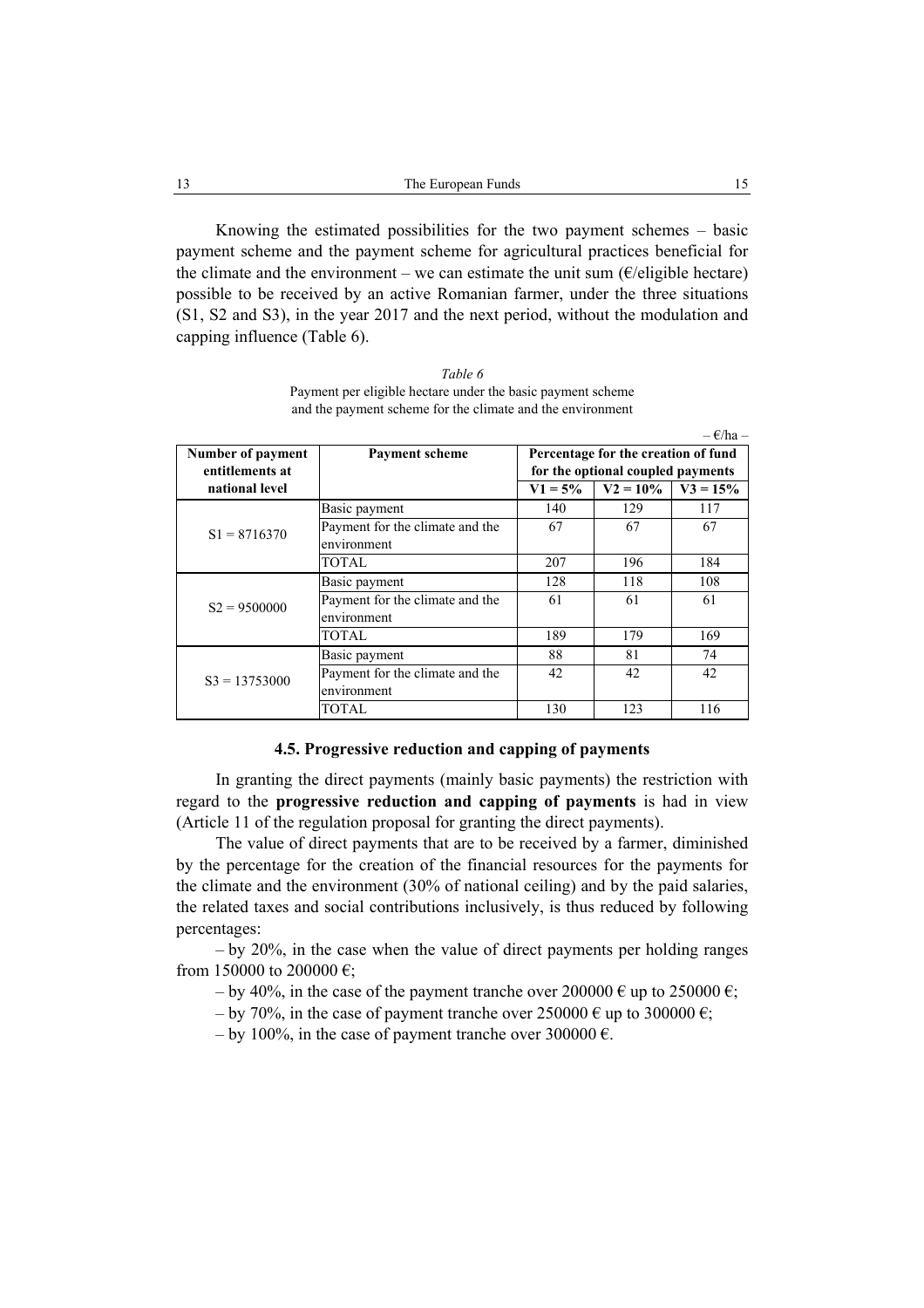According to the Memorandum on Romania's preliminary position with regard to the Commission Communication "The CAP towards 2020", Romania's Government estimates that considerable financial resources will be made available from this process, which will increase each year (Table 7).

*Table 7* 

| Evolution of funds made available through the capping of direct payments to large farms |                         |                                                             |                             |  |  |  |
|-----------------------------------------------------------------------------------------|-------------------------|-------------------------------------------------------------|-----------------------------|--|--|--|
| Year                                                                                    | No. of farms subject to | Sum made available                                          | Sum made available per      |  |  |  |
|                                                                                         | capping                 | (thousand $\epsilon$ )                                      | farm $(E)$                  |  |  |  |
| 2014                                                                                    | .760                    | 98240                                                       | 55818                       |  |  |  |
| 2015                                                                                    | 2100                    | 123270                                                      | 58700                       |  |  |  |
| $\sim$ $\sim$ $\sim$                                                                    | $\sim$ . $\sim$ .       | $\lambda$ $\lambda$ $\lambda$ $\lambda$ $\lambda$ $\lambda$ | $\sim$ $\sim$ $\sim$ $\sim$ |  |  |  |

| 2013 | 21 UU                | 7 U<br>12721          | <b>28700</b>  |
|------|----------------------|-----------------------|---------------|
| 2016 | $243^\circ$<br>- 121 | .48970<br>υ<br>$\tau$ | 1270<br>0 I Z |

2017\* 2844 182010 64000

*Source:* Memorandum on Romania's preliminary position with regard to Commission Communication "The CAP towards 2020".

\* – Estimated data.

We should mention that in this memorandum it is explicitly mentioned that *"Romania does not consider it opportune to introduce an upper limit (capping) to the direct payments allocated to the large farms, as stipulated in the Commission Proposal".* 

Romania's Government final position should be based upon a much thorough analysis resulting in a clear strategy for Romania's agriculture and rural area development. In our opinion, the large-sized farms from Romania, non-typical for Europe and for the beginning of the third millennium, covering thousands or dozen thousands hectares, do not favour the harmonious development of rural areas.

We consider that modulation and capping are two justified processes, which should be subject to a more detailed analysis, having in view the initial threshold of the modulation and capping processes. For a better documentation of this process, we made a series of calculations, the results of which are presented in Table 8. We estimate that the eligible area for direct payments will have an increasing trend in the next years, exceeding 9.5 million hectares (S2), and the need to create the necessary fund for the optional coupled support payment scheme should be 15%, corresponding to variant V3.

In the situation S2–V3, the area of 3000 eligible hectares/farm represents the threshold from which the modulation process starts, and the area of about 5200 eligible hectares/farm represents the minimum threshold from which capping begins. Practically, both the modulation and the capping of payment entitlements target only the due basic direct payments (108  $\epsilon$ /ha), while the payments for the climate and the environment (61  $\epsilon$ /ha) remain constant, regardless of the farm size, if the established agro-environmental conditions are satisfied.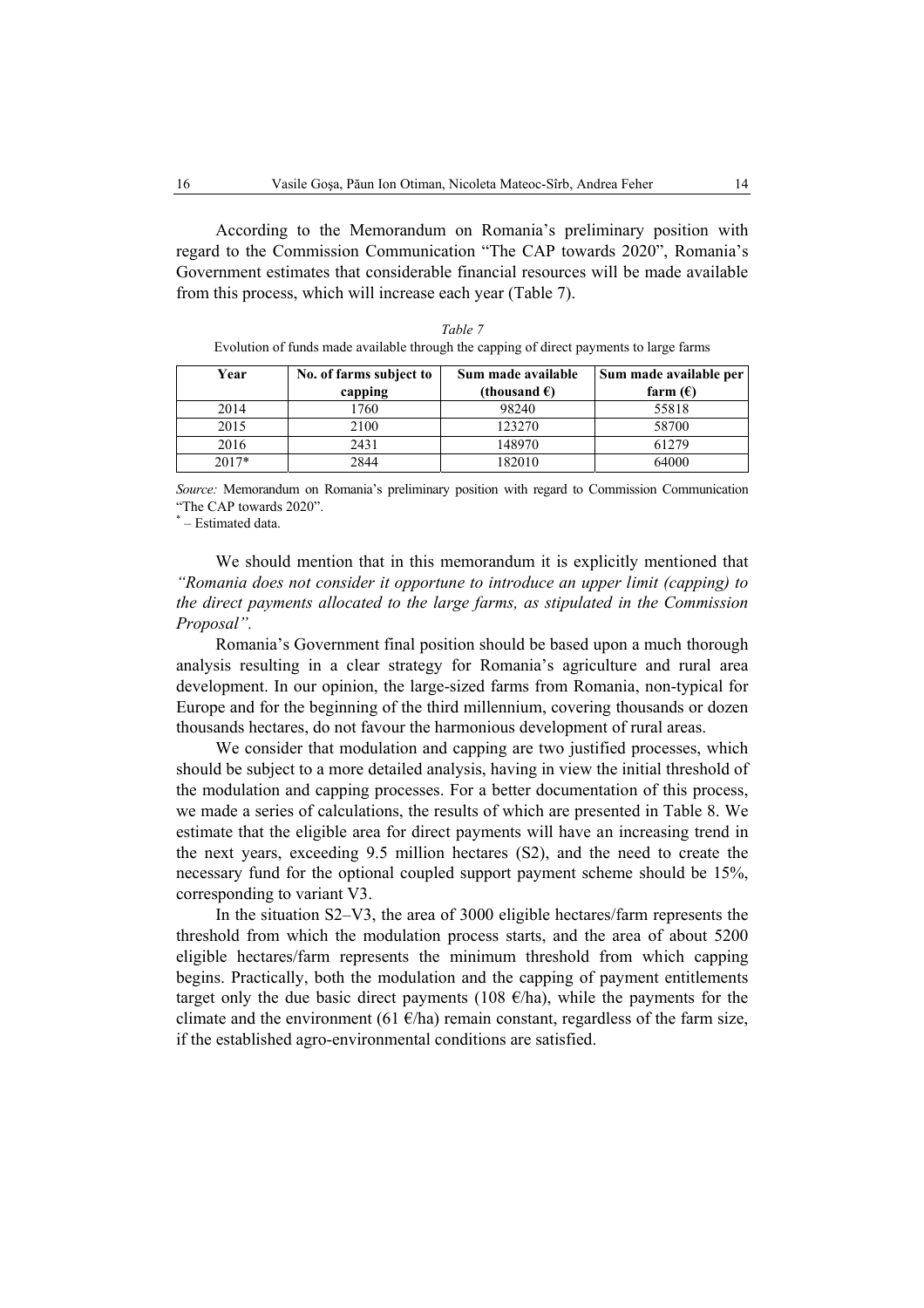| Farm         | <b>Basic</b><br>entitlement | <b>Estimated</b>        |               | Basic entitlements due depending on the ceilings<br>updated with the paid salaries |                  |                  |                         | <b>Loss from</b> |
|--------------|-----------------------------|-------------------------|---------------|------------------------------------------------------------------------------------|------------------|------------------|-------------------------|------------------|
| size<br>(ha) | without                     | salary costs<br>50 €/ha |               |                                                                                    |                  |                  | entitlements modulation | and              |
|              | capping                     |                         |               |                                                                                    |                  |                  |                         | capping g        |
|              | $(108 \text{ E/ha})$        |                         | 100%          | 80%                                                                                | 60%              | 30%              |                         |                  |
|              |                             |                         |               |                                                                                    |                  |                  |                         |                  |
| 1            | $2 = 1 \times 108$          | $3 = 1 \times 50$       | $4 = max(3+)$ | $5 = max$                                                                          | $6 = \text{max}$ | $7 = \text{max}$ | $8 = 4 + 5 +$           | $9 = 2 - 8$      |
|              |                             |                         | 150000)×100%  | 50000×80% 50000×60% 50000×30%                                                      |                  |                  | $6+7$                   |                  |
| 1,000        | 108,000                     | 50.000                  | 108,000       |                                                                                    |                  |                  | 108,000                 |                  |
| 2,000        | 216,000                     | 100,000                 | 216,000       |                                                                                    |                  |                  | 216,000                 |                  |
| 3,000        | 324,000                     | 150,000                 | 300,000       | 19,200                                                                             |                  |                  | 319,200                 | 4,800            |
| 4,000        | 432,000                     | 200,000                 | 350,000       | 40,000                                                                             | 19,200           |                  | 409,200                 | 22,800           |
| 5,000        | 540,000                     | 250,000                 | 400,000       | 40,000                                                                             | 30,000           | 12,000           | 482,000                 | 58,000           |
| 6,000        | 648,000                     | 300,000                 | 450,000       | 40,000                                                                             | 30,000           | 15,000           | 535,000                 | 113,000          |
| 7,000        | 756,000                     | 350,000                 | 500,000       | 40,000                                                                             | 30,000           | 15,000           | 585,000                 | 171,000          |
| 8,000        | 864,000                     | 400,000                 | 550,000       | 40,000                                                                             | 30,000           | 15,000           | 635,000                 | 229,000          |
| 9,000        | 972,000                     | 450,000                 | 600,000       | 40,000                                                                             | 30,000           | 15,000           | 685,000                 | 287,000          |
| 10,000       | 1,080,000                   | 500,000                 | 650,000       | 40,000                                                                             | 30,000           | 15,000           | 735,000                 | 345,000          |
| 20,000       | 2,160,000                   | 1,000,000               | 1,150,000     | 40,000                                                                             | 30,000           | 15,000           | 1,235,000               | 925,000          |
| 30,000       | 3,240,000                   | 1,500,000               | 1,650,000     | 40,000                                                                             | 30,000           | 15,000           | 1,735,000               | 1,505,000        |
| 40,000       | 4,320,000                   | 2,000,000               | 2,150,000     | 40,000                                                                             | 30,000           | 15,000           | 2,235,000               | 2,085,000        |

*Table 8*  Effect of modulation and capping upon the basic direct payments in the situation S2 variant V3 beginning with the year 2017

*Note*: The entitlements due for the climate and the environment worth 61€/ha are not subject to modulation and capping, being fully granted if the environmental conditions are satisfied.

### **5. CONCLUSIONS**

1. The national ceiling assigned to Romania for the direct payments does not take into consideration the eligible area increase from 8,716,370 ha negotiated at more than 9,500,000 ha in the year 2012 and probably at more than 10,000,000 ha in the next years, which determined a strong decrease of the basic payment per hectare to farmers. This phenomenon obliges the Romanian authorities to renegotiate the eligible area.

2. It is increasingly difficult to justify the significant differences between the levels of support per hectare received by the member states, resulting from the use of historical references, which continues to distort the agricultural markets with public money. The right granted to Romania and Bulgaria to top up the national ceilings from national budgetary resources, in the years 2014 and 2015 (ANNEX V of the Regulation Proposals) confirms the existing inequalities. We consider that reaching the full convergence objective through an equal distribution of the direct support throughout the European Union in the programming period 2014–2020 should represent an absolute priority in order to avoid the disequilibria resulting from a disproportionate direct support among the member states. In this way, the agricultural produce market would feature normality.